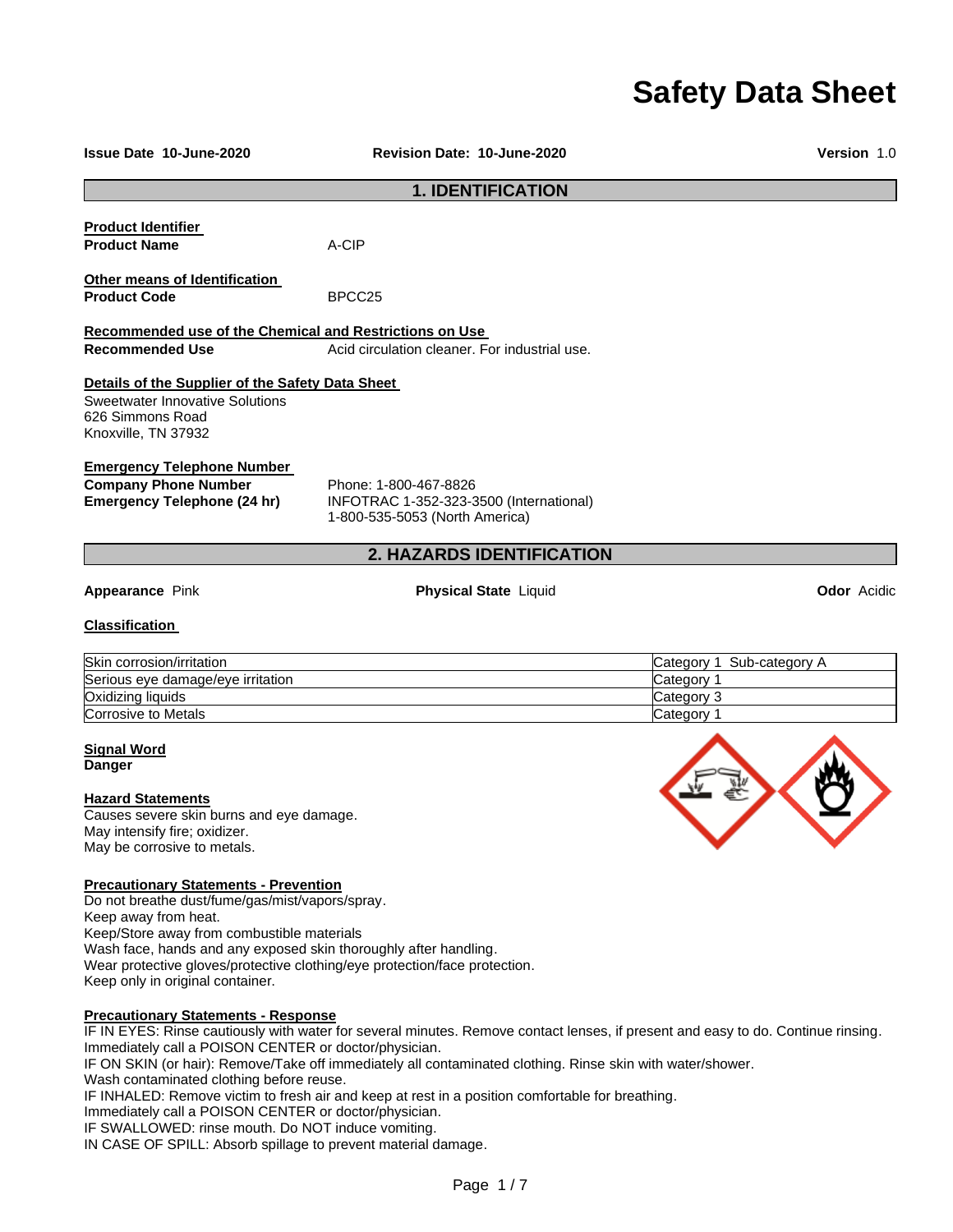#### **Precautionary Statements - Storage**

Store locked up.

Store in corrosive resistant container with a resistant inner liner.

#### **Precautionary Statements - Disposal**

Dispose of contents/container to an approved waste disposal plant.

#### **Other Hazards**

Harmful to aquatic life with long lasting effects.

#### **Unknown Acute Toxicity**

None known.

| 3. COMPOSITION/INFORMATION ON INGREDIENTS |               |           |  |  |
|-------------------------------------------|---------------|-----------|--|--|
|                                           |               |           |  |  |
| <b>Chemical Name</b>                      | <b>CAS No</b> | Weight-%  |  |  |
| Water                                     | 7732-18-5     | 40-70     |  |  |
| Nitric Acid                               | 7697-37-2     | $15 - 40$ |  |  |
| <b>Phosphoric Acid</b>                    | 7664-38-2     | $1 - 5$   |  |  |

\_\_\_\_\_\_\_\_\_\_\_\_\_\_\_\_\_\_\_\_\_\_\_\_\_\_\_\_\_\_\_\_\_\_\_\_\_\_\_\_\_\_\_\_\_\_\_\_\_\_\_\_\_\_\_\_\_\_\_\_\_\_\_\_\_\_\_\_\_\_\_\_\_\_\_\_\_\_\_\_\_\_\_\_\_\_\_\_\_\_\_\_\_

\*\*If Chemical Name/CAS No is "proprietary" and/or Weight-% is listed as a range, the specific chemical identity and/or percentage of composition has been withheld as a trade secret.\*\*

#### **4. FIRST-AID MEASURES**

#### **First Aid Measures**

| <b>Eve Contact</b>  | Rinse immediately with plenty of water, also under the eyelids, for at least 15 minutes.<br>Remove and discard contact lenses. Seek immediate medical attention/advice.           |
|---------------------|-----------------------------------------------------------------------------------------------------------------------------------------------------------------------------------|
| <b>Skin Contact</b> | Wash off immediately with plenty of water for at least 15 minutes. Take off contaminated<br>clothing. Wash contaminated clothing before reuse. Get medical attention immediately. |
| <b>Inhalation</b>   | Remove to fresh air. Seek immediate medical attention/advice.                                                                                                                     |
| Ingestion           | Rinse mouth. Drink plenty of water. Do not induce vomiting. Never give anything by mouth<br>to an unconscious person. Call a physician or poison control center immediately.      |

#### **Most Important Symptoms and Effects**

**Symptoms Corrosive to eyes. Contact will cause irritation and redness to exposed areas. Prolonged** 

contact may even cause severe skin irritation or mild burn. Chronic exposure may cause liver, kidney and/or blood disorders.

### **Indication of Any Immediate Medical Attention and Special Treatment Needed**

**Notes to Physician Treat symptomatically.** 

#### **5. FIRE-FIGHTING MEASURES**

#### **Suitable Extinguishing Media**

Water spray (fog). Carbon dioxide (CO2). Dry chemical. Foam.

#### **Unsuitable Extinguishing Media**

Not determined.

### **Specific Hazards Arising from the Chemical**

None known.

#### **Protective Equipment and Precautions for Firefighters**

As in any fire, wear self-contained breathing apparatus pressure-demand, MSHA/NIOSH (approved or equivalent) and full protective gear.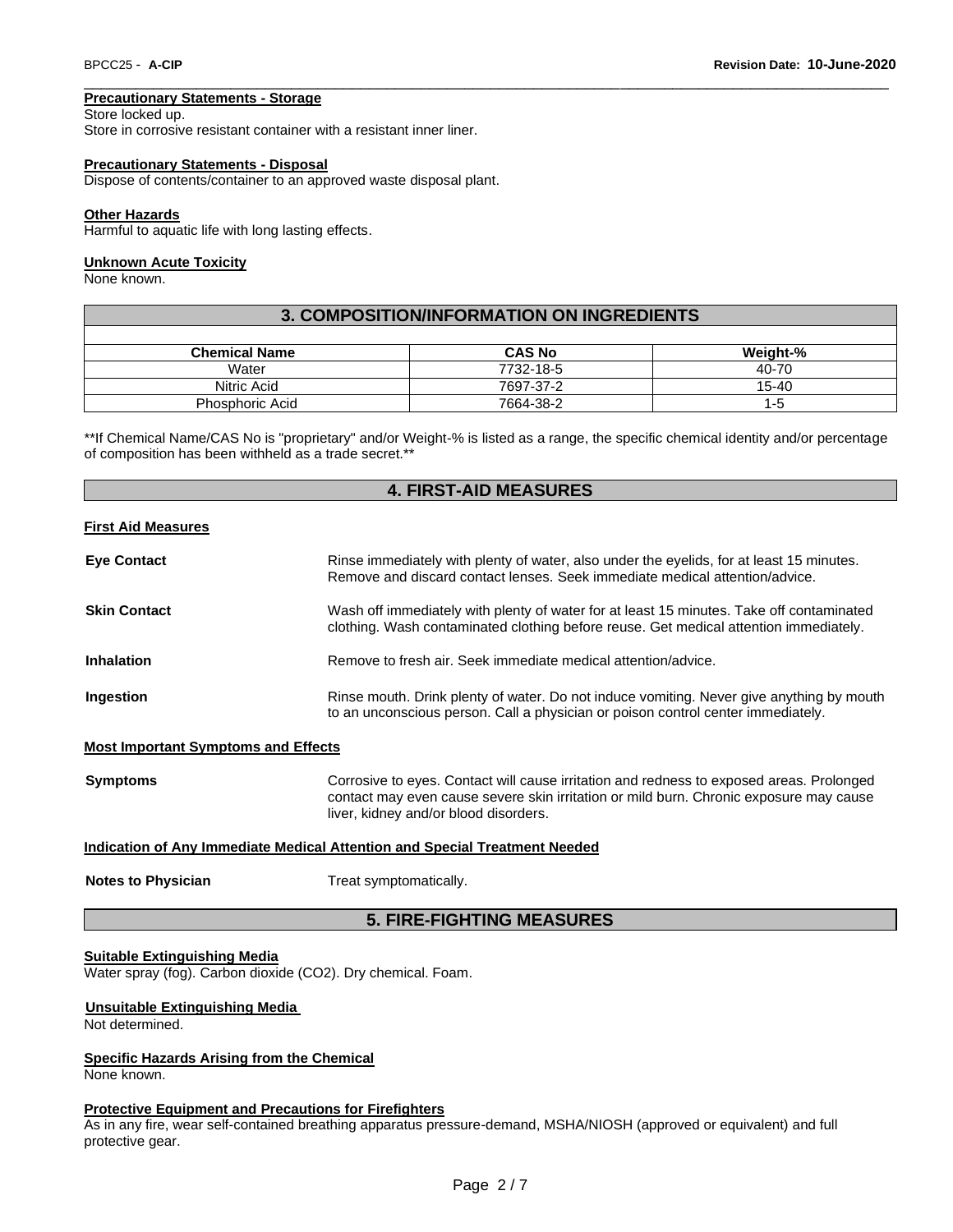# **6. ACCIDENTAL RELEASE MEASURES Personal Precautions, Protective Equipment and Emergency Procedures Personal Precautions Use personal protective equipment as required. Environmental Precautions** Avoid release to the environment. **Methods and Material for Containment and Cleaning Up Methods for Containment** Prevent further leakage or spillage if safe to do so. **Methods for Clean-Up** Collect spillage. Collect in a clean, dry waste container for disposal. Dilute remaining residue with water. **7. HANDLING AND STORAGE Precautions for Safe Handling Advice on Safe Handling** Wash thoroughly after handling. Use personal protection recommended in Section 8. Do not breathe dust/fume/gas/mist/vapors/spray. Avoid contact with skin and eyes.

\_\_\_\_\_\_\_\_\_\_\_\_\_\_\_\_\_\_\_\_\_\_\_\_\_\_\_\_\_\_\_\_\_\_\_\_\_\_\_\_\_\_\_\_\_\_\_\_\_\_\_\_\_\_\_\_\_\_\_\_\_\_\_\_\_\_\_\_\_\_\_\_\_\_\_\_\_\_\_\_\_\_\_\_\_\_\_\_\_\_\_\_\_

# **Conditions for Safe Storage, including Any Incompatibilities Storage Conditions** Keep containers tightly closed in a dry, cool and well-ventilated place. Keep locked up and out of reach of children. Keep from freezing. Keep only in original container. **Incompatible Materials** Alkali. Soft metals. Hypochlorite solutions. Strong Oxidizers. Combustibles. Uncontrolled contact with water.

# **8. EXPOSURE CONTROLS/PERSONAL PROTECTION**

# **Exposure Guidelines**

| <b>Chemical Name</b>         | <b>ACGIH TLV</b>                                                       | <b>OSHA PEL</b>                                                                                      | <b>NIOSH IDLH</b>                                                                     |
|------------------------------|------------------------------------------------------------------------|------------------------------------------------------------------------------------------------------|---------------------------------------------------------------------------------------|
| Nitric Acid<br>7697-37-2     | TWA: 2 ppm $(5 \text{ mg/m}^3)$<br>STEL: 4 ppm (10 mg/m <sup>3</sup> ) | TWA: 2 ppm $(5mg/m3)$                                                                                | IDLH: 25 ppm<br>TWA: 2 ppm $(5 \text{ mg/m}^3)$<br>STEL: 4 ppm $(10 \text{ mg/m}^3)$  |
| Phosphoric Acid<br>7664-38-2 | STEL: $3 \text{ mg/m}^3$<br>TWA: 1 mg/m <sup>3</sup>                   | TWA: 1 mg/m <sup>3</sup><br>(vacated) TWA: 1 mg/m <sup>3</sup><br>(vacated) STEL: $3 \text{ mg/m}^3$ | IDLH: 1000 mg/m <sup>3</sup><br>TWA: 1 mg/m <sup>3</sup><br>STEL: 3 ma/m <sup>3</sup> |

# **Appropriate Engineering Controls**

| <b>Engineering Controls</b>                                                  | Ventilation systems. Eyewash stations. Showers.                                         |  |  |
|------------------------------------------------------------------------------|-----------------------------------------------------------------------------------------|--|--|
| <b>Individual Protection Measures, such as Personal Protective Equipment</b> |                                                                                         |  |  |
| <b>Eye/Face Protection</b>                                                   | Splash goggles or safety glasses.                                                       |  |  |
| <b>Skin and Body Protection</b>                                              | Rubber, Nitrile, PVC, or other chemically resistant skin protection to prevent contact. |  |  |
| <b>Respiratory Protection</b>                                                | Ensure adequate ventilation, especially in confined areas.                              |  |  |
| <b>General Hygiene Considerations</b>                                        | Handle in accordance with good industrial hygiene and safety practice.                  |  |  |
|                                                                              |                                                                                         |  |  |

# **9. PHYSICAL AND CHEMICAL PROPERTIES**

# **Information on Basic Physical and Chemical Properties**

**Physical State Liquid**<br> **Appearance Liquid Appearance Appearance Clear Clear <b>Odor Odor** Acidic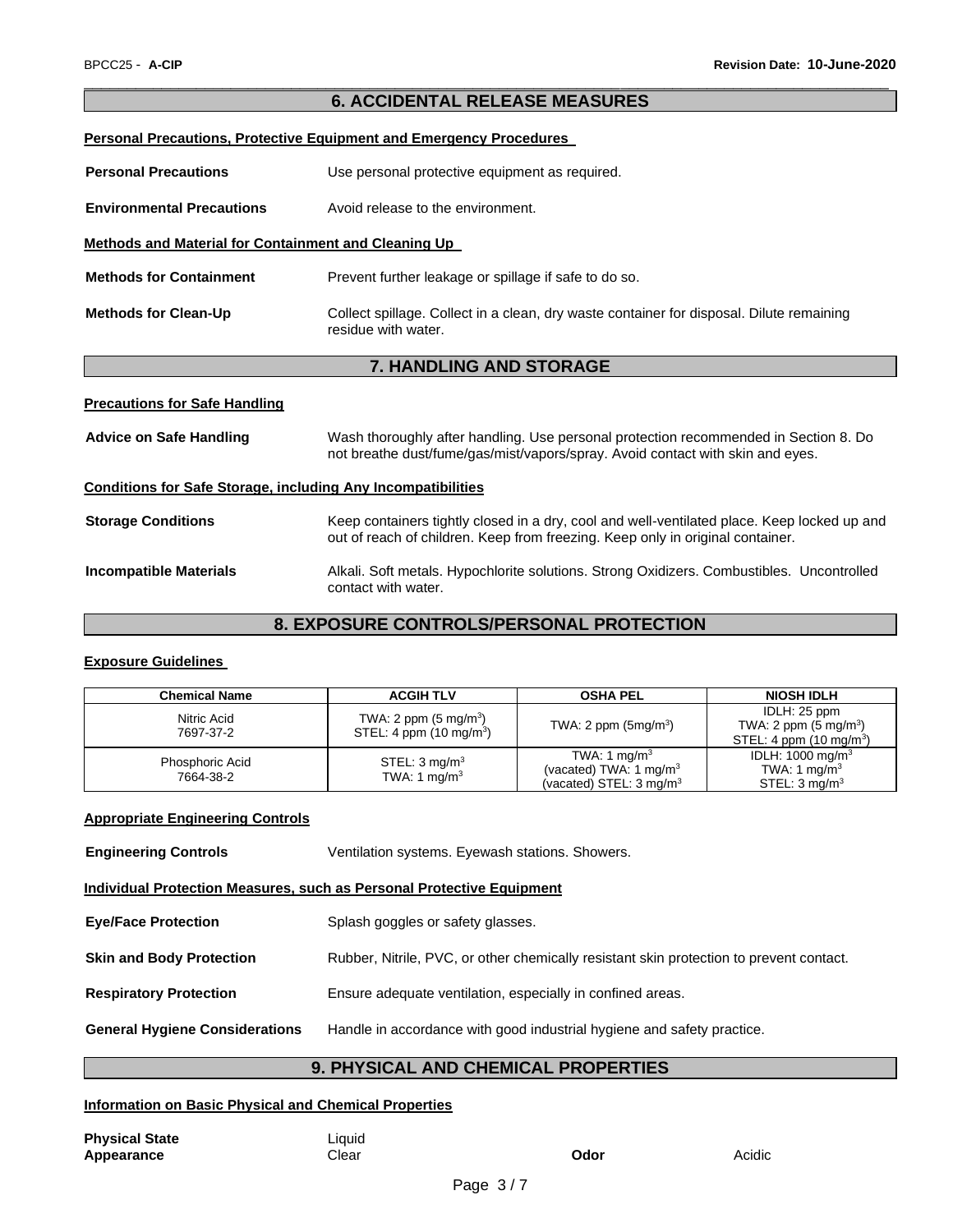| Color                               | Pink               | <b>Odor Threshold</b> | Not determined |
|-------------------------------------|--------------------|-----------------------|----------------|
| <b>Property</b>                     | Values             | Remarks • Method      |                |
| pH                                  | $\lt$ 2            |                       |                |
| <b>Melting Point/Freezing Point</b> | Not known          |                       |                |
| <b>Boiling Point/Boiling Range</b>  | 100.5 °C / 213 °F  |                       |                |
| <b>Flash Point</b>                  | Not applicable     |                       |                |
| <b>Evaporation Rate</b>             | Not determined     |                       |                |
| <b>Flammability (Solid, Gas)</b>    | n/a-liquid         |                       |                |
| <b>Upper Flammability Limits</b>    | Not determined     |                       |                |
| <b>Lower Flammability Limit</b>     | Not determined     |                       |                |
| <b>Vapor Pressure</b>               | Not determined     |                       |                |
| <b>Vapor Density</b>                | Not determined     |                       |                |
| <b>Specific Gravity</b>             | 1.19               |                       |                |
| <b>Water Solubility</b>             | Completely soluble | @ 25 °C (77 °F)       |                |
| Solubility in other solvents        | Not determined     |                       |                |
| <b>Partition Coefficient</b>        | Not determined     |                       |                |
| <b>Auto-ignition Temperature</b>    | Not determined     |                       |                |
| <b>Decomposition Temperature</b>    | Not determined     |                       |                |
| <b>Kinematic Viscosity</b>          | Not determined     |                       |                |
| <b>Dynamic Viscosity</b>            | Not determined     |                       |                |
| <b>Explosive Properties</b>         | Not determined     |                       |                |
| <b>Oxidizing Properties</b>         | Not determined     |                       |                |
|                                     |                    |                       |                |

# **10. STABILITY AND REACTIVITY**

#### **Reactivity**

Not reactive under normal conditions.

#### **Chemical Stability**

Stable under recommended storage conditions.

#### **Possibility of Hazardous Reactions**

None under normal processing.

#### **Conditions to Avoid**

Keep out of reach of children. Keep from freezing.

#### **Incompatible Materials**

Bases. Strong Oxidizers. Galvanized steel. Soft metals. Hypochlorite solutions. Combustibles. Uncontrolled contact with water.

#### **Hazardous Decomposition Products**

When exposed to fire, produces normal products of combustion. Oxides of Nitrogen, Phosphorus, and Carbon.

## **11. TOXICOLOGICAL INFORMATION**

#### **Information on Likely Routes of Exposure**

**Product Information** 

| <b>Eve Contact</b>  | Causes severe eye damage.        |
|---------------------|----------------------------------|
| <b>Skin Contact</b> | Causes severe skin burns.        |
| <b>Inhalation</b>   | Avoid breathing vapors or mists. |
| Ingestion           | Do not taste or swallow.         |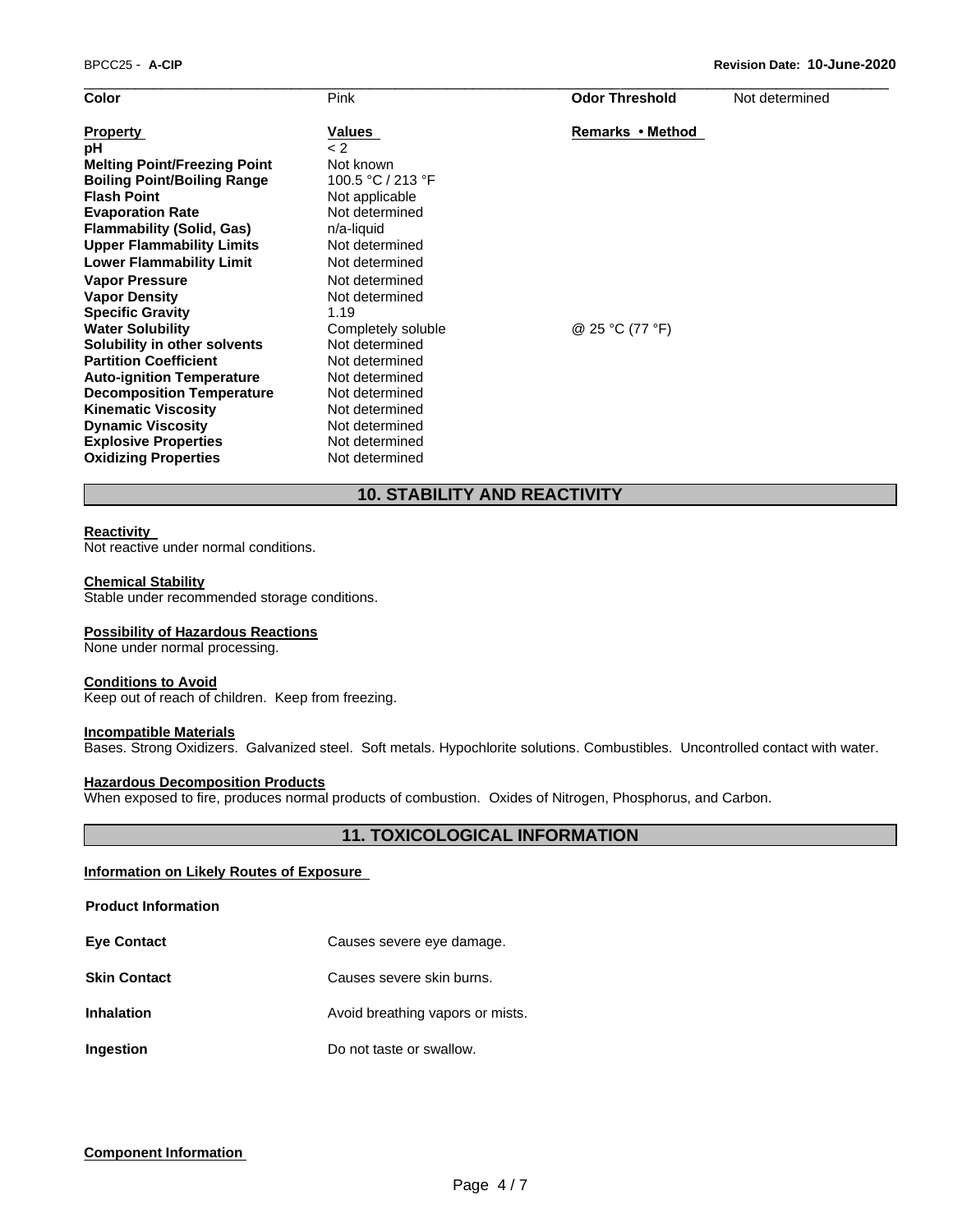| <b>Chemical Name</b>         | Oral LD50            | Dermal LD50             | <b>Inhalation LC50</b>              |
|------------------------------|----------------------|-------------------------|-------------------------------------|
| Nitric Acid<br>7697-37-2     |                      |                         | 0.13 mg/L (Rat) 4 h                 |
| Phosphoric Acid<br>7664-38-2 | $= 1530$ mg/kg (Rat) | $= 2730$ mg/kg (Rabbit) | $> 850$ mg/m <sup>3</sup> (Rat) 1 h |

\_\_\_\_\_\_\_\_\_\_\_\_\_\_\_\_\_\_\_\_\_\_\_\_\_\_\_\_\_\_\_\_\_\_\_\_\_\_\_\_\_\_\_\_\_\_\_\_\_\_\_\_\_\_\_\_\_\_\_\_\_\_\_\_\_\_\_\_\_\_\_\_\_\_\_\_\_\_\_\_\_\_\_\_\_\_\_\_\_\_\_\_\_

#### **Information on Physical, Chemical and Toxicological Effects**

**Symptoms** Please see section 4 of this SDS for symptoms.

#### **Delayed and Immediate Effects as well as Chronic Effects from Short and Long-Term Exposure**

**Carcinogenicity** This product does not contain any carcinogens or potential carcinogens as listed by OSHA, IARC or NTP.

#### **Numerical measures of toxicity**

Not determined

#### **Unknown Acute Toxicity**

None known.

# **12. ECOLOGICAL INFORMATION**

#### **Ecotoxicity**

Harmful to aquatic life with long lasting effects.

| <b>Chemical Name</b>         | Algae/aguatic plants | Fish                                        | <b>Toxicity to</b><br>microorganisms | Crustacea                            |
|------------------------------|----------------------|---------------------------------------------|--------------------------------------|--------------------------------------|
| Nitric Acid<br>7697-37-2     |                      |                                             |                                      |                                      |
| Phosphoric Acid<br>7664-38-2 | -                    | 3 - 3.5: 96 h Gambusia<br>affinis mg/L LC50 |                                      | 4.6: 12 h Daphnia magna<br>ma/L EC50 |

#### **Persistence/Degradability**

Not determined

#### **Bioaccumulation**

Not determined

# **Mobility**

Not determined

### **Other Adverse Effects**

Not determined

### **13. DISPOSAL CONSIDERATIONS**

| <b>Waste Treatment Methods</b> |                                                                                                        |
|--------------------------------|--------------------------------------------------------------------------------------------------------|
| <b>Disposal of Wastes</b>      | Disposal should be in accordance with applicable regional, national and local laws and<br>regulations. |
| <b>Contaminated Packaging</b>  | Disposal should be in accordance with applicable regional, national and local laws and<br>regulations. |

### **California Hazardous Waste Status**

| <b>Chemical Name</b>         | <b>California Hazardous Waste Status</b> |
|------------------------------|------------------------------------------|
| Nitric Acid<br>7697-37-2     | Toxic<br>Corrosive<br>lanitable          |
| Phosphoric Acid<br>7664-38-2 | Corrosive                                |

# **14. TRANSPORT INFORMATION**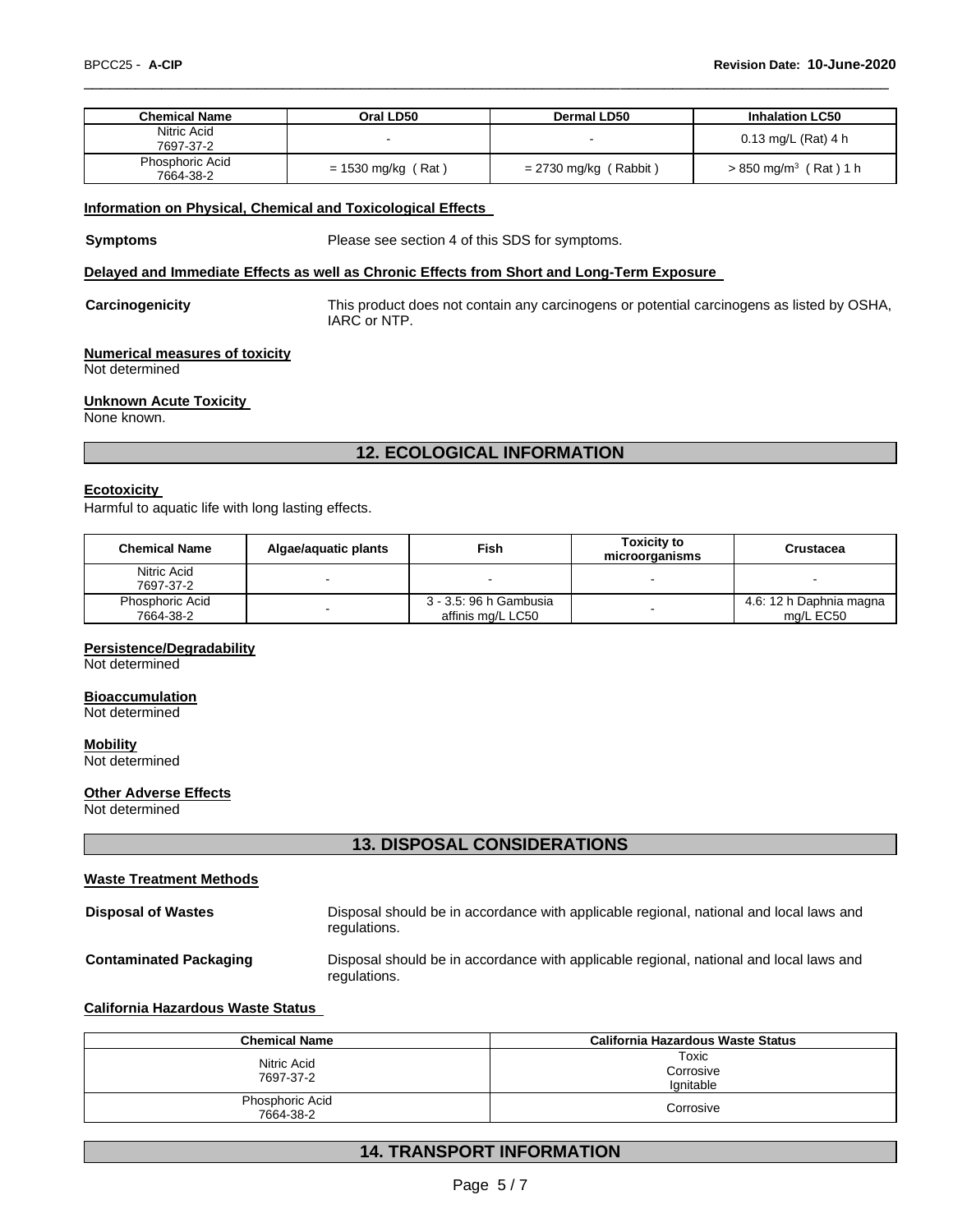DOT<br>UN/ID No

**Note Please see current shipping paper for most up to date shipping information, including** exemptions and special circumstances.

> UN3264, Corrosive Liquid, Acidic, Inorganic, NOS (Containing Nitric Acid and Phosphoric Acid), 8, PG II

**IATA** 

**IMDG**<br>Marine Pollutant

**Marine Pollutant** This material may meet the definition of a marine pollutant

# **15. REGULATORY INFORMATION**

\_\_\_\_\_\_\_\_\_\_\_\_\_\_\_\_\_\_\_\_\_\_\_\_\_\_\_\_\_\_\_\_\_\_\_\_\_\_\_\_\_\_\_\_\_\_\_\_\_\_\_\_\_\_\_\_\_\_\_\_\_\_\_\_\_\_\_\_\_\_\_\_\_\_\_\_\_\_\_\_\_\_\_\_\_\_\_\_\_\_\_\_\_

#### **International Inventories**

Canada – Domestic Substances List (DSL) All ingredients are listed or exempt. TSCA (Toxic Substances Control Act) All ingredients are listed or exempt.

#### **Legend:**

*TSCA - United States Toxic Substances Control Act Section 8(b) Inventory DSL/NDSL - Canadian Domestic Substances List/Non-Domestic Substances List*

#### **US Federal Regulations**

#### **CERCLA**

| <b>Chemical Name</b>         | <b>Hazardous Substances RQs</b> | <b>CERCLA/SARA RQ</b> | <b>Reportable Quantity (RQ)</b>            |
|------------------------------|---------------------------------|-----------------------|--------------------------------------------|
| Nitric Acid<br>7697-37-2     | 1000 lb                         | 1000 lb               | RQ 1000 lb final RQ<br>RQ 454 kg final RQ  |
| Phosphoric Acid<br>7664-38-2 | 5000 lb                         |                       | RQ 5000 lb final RQ<br>RQ 2270 kg final RQ |

#### **SARA 311/312 Hazard Categories**

| <b>Acute Health Hazard</b>   | Yes. |
|------------------------------|------|
| <b>Chronic Health Hazard</b> | Yes. |
| <b>Reactive Hazard</b>       | Yes. |

#### **SARA 313**

This product contains the following toxic chemicals subject to reporting requirements.

| Chemical<br>Name    | ∶Δ<br><b>NC</b><br>÷<br>,,,,                  | $\mathbf{a}$<br>W.<br>. н.<br>70 |
|---------------------|-----------------------------------------------|----------------------------------|
| .<br>Nitric<br>Acic | 7697<br>$\overline{\phantom{a}}$<br>٠.,<br>-- | -<br>5-40<br>$\cdot$             |

#### **CWA (Clean Water Act)**

| Component                    | <b>CWA - Reportable</b><br>Quantities | <b>CWA - Toxic Pollutants CWA - Priority Pollutants</b> | <b>CWA - Hazardous</b><br><b>Substances</b> |
|------------------------------|---------------------------------------|---------------------------------------------------------|---------------------------------------------|
| Nitric Acid<br>7697-37-2     | 1000 lb                               |                                                         |                                             |
| Phosphoric Acid<br>7664-38-2 | 5000 lb                               |                                                         | ∧                                           |

#### **US State Regulations**

#### **U.S. State Right-to-Know Regulations**

| <b>Chemical Name</b>         | <b>State List</b> |
|------------------------------|-------------------|
| Nitric Acid<br>7697-37-2     | MA, NJ, PA        |
| Phosphoric Acid<br>7664-38-2 | MA, NJ, PA        |

AZ- Arizona Ambient Air Quality Guidelines **IL- Illinois Toxic Air Contaminate-Carcinogenic** CT- Connecticut Hazardous Air Pollutants MA-Massachusetts Right to Know List